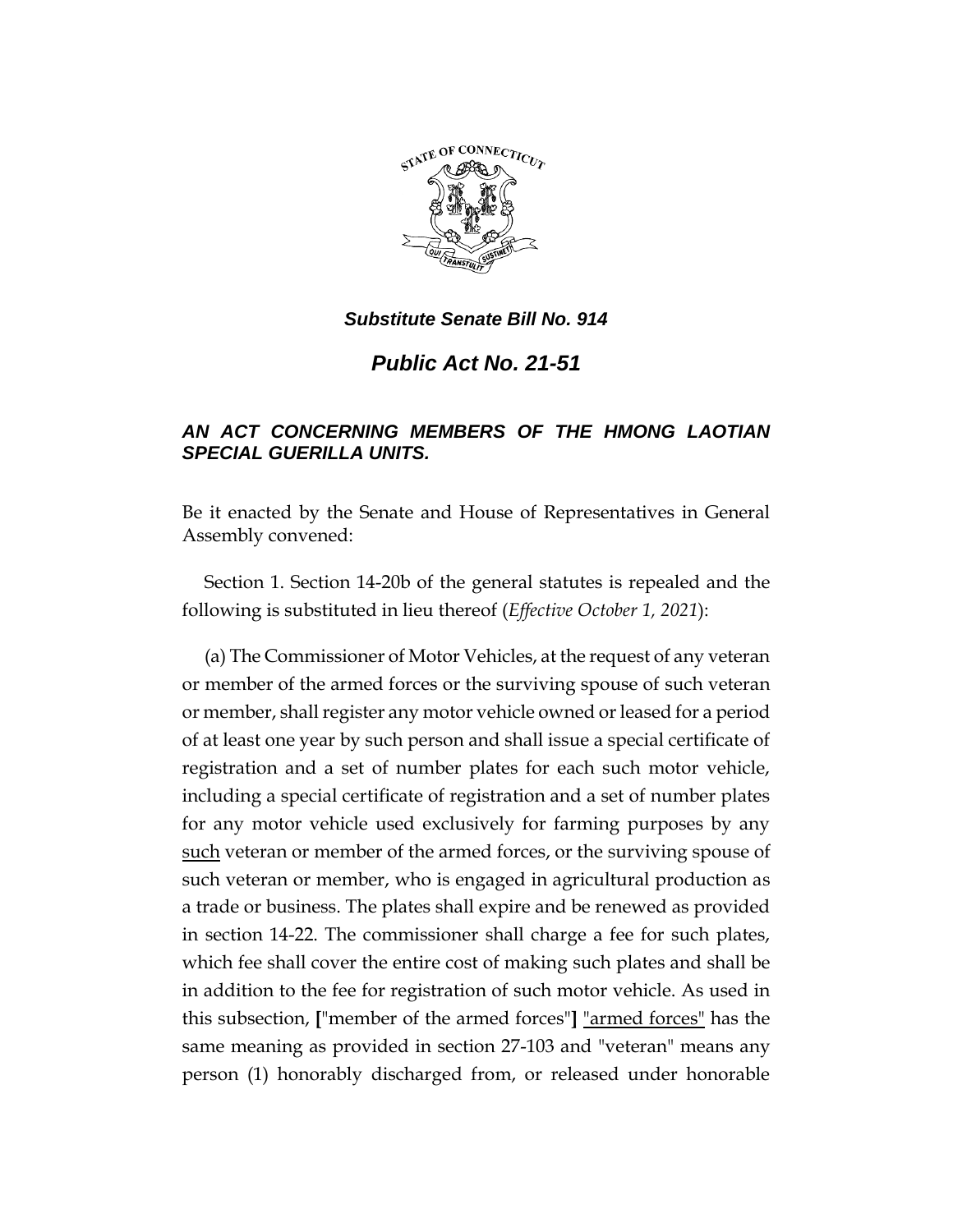conditions from active service in, the armed forces, or (2) with a qualifying condition, as defined in section 27-103, who has received a discharge other than bad conduct or dishonorable from active service in the armed forces.

(b) (1) The Commissioner of Motor Vehicles, at the request of any person who was a member of the Hmong Laotian special guerilla units, which units served in the United States secret war in the Kingdom of Laos during the Vietnam War, or the surviving spouse of such person, and after verification from the Department of Veterans Affairs as provided under subdivision (2) of this subsection, shall register any motor vehicle owned or leased for a period of at least one year by such person and shall issue a special certificate of registration and a set of number plates for each such motor vehicle, including a special certificate of registration and a set of number plates for any motor vehicle used exclusively for farming purposes by any such person, or the surviving spouse of such person, who is engaged in agricultural production as a trade or business. The plates shall expire and be renewed as provided in section 14-22. The commissioner shall charge a fee for such plates, which fee shall cover the entire cost of making such plates and shall be in addition to the fee for registration of such motor vehicle.

(2) Any person who was a member of the Hmong Laotian special guerilla units, or the surviving spouse of such person, may submit a request to the Department of Veterans Affairs to be listed as a veteran, based on such service, for the purpose of obtaining a special certificate of registration and a set of number plates under subdivision (1) of this subsection. Such person, or the surviving spouse of such person, shall provide to said department (A) an affidavit stating (i) when such person served, (ii) where such person served, (iii) the unit in which such person served, and (iv) the capacity in which such person served; (B) any available corroborating witness affidavits; (C) any available official documentation of service; and (D) any other documents supporting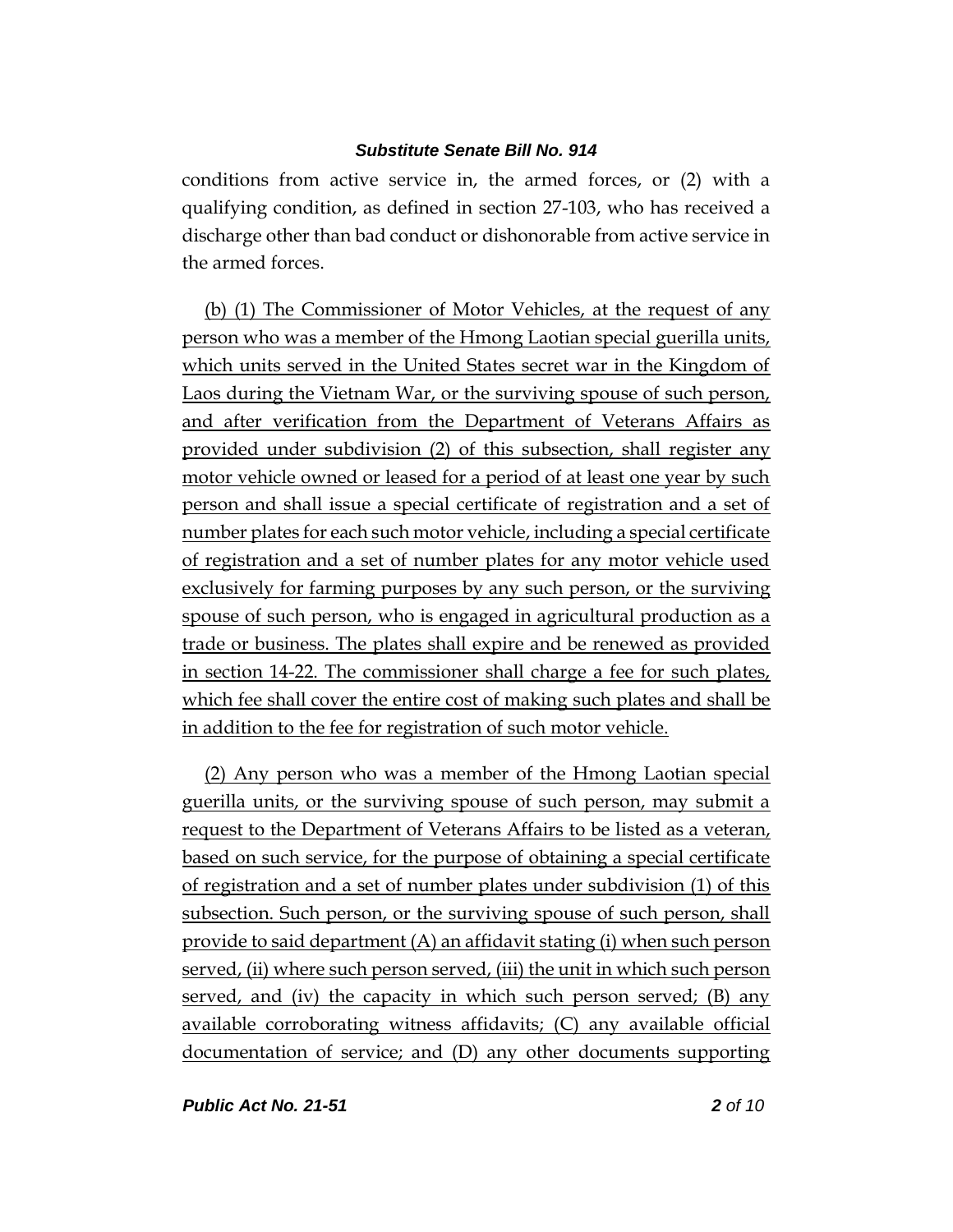such person's or such surviving spouse's affidavit. Said department shall, not later than thirty days after receipt of such request, verify whether such person was a member of the Hmong Laotian special guerilla units and, if so, notify the Commissioner of Motor Vehicles of such request and verification.

**[**(b)**]** (c) Any such member of the armed forces who is dishonorably discharged shall return such plates to the commissioner not later than thirty days after such discharge. The commissioner shall not renew such plates for any motor vehicle owned or leased by any such member of the armed forces who is dishonorably discharged.

Sec. 2. Section 14-36h of the general statutes is repealed and the following is substituted in lieu thereof (*Effective October 1, 2021*):

(a) Each motor vehicle operator's license issued by the Commissioner of Motor Vehicles in accordance with section 14-36 and each identity card issued by said commissioner in accordance with section 1-1h shall contain the following: (1) The person's full legal name; (2) the person's date of birth; (3) the person's gender; (4) the person's height and eye color; (5) the person's assigned operator's license or identity card number; (6) the person's address of principal residence in this state; (7) the person's signature; (8) the person's photograph or digital image; and (9) if applicable, the person's status as a veteran, as provided in **[**subsection**]** subsections (e) and (f) of this section.

(b) If any person does not reside in any state, territory or possession of the United States because such person is on active military duty with the United States Armed Forces, and such person's home state of record is Connecticut, as reflected in the records of the Department of Defense, Department of Homeland Security or any department under which the United States Coast Guard operates, such person may obtain a Connecticut operator's license or identity card, provided such person: (1) Does not have an operator's license or identity card issued by another

*Public Act No. 21-51 3 of 10*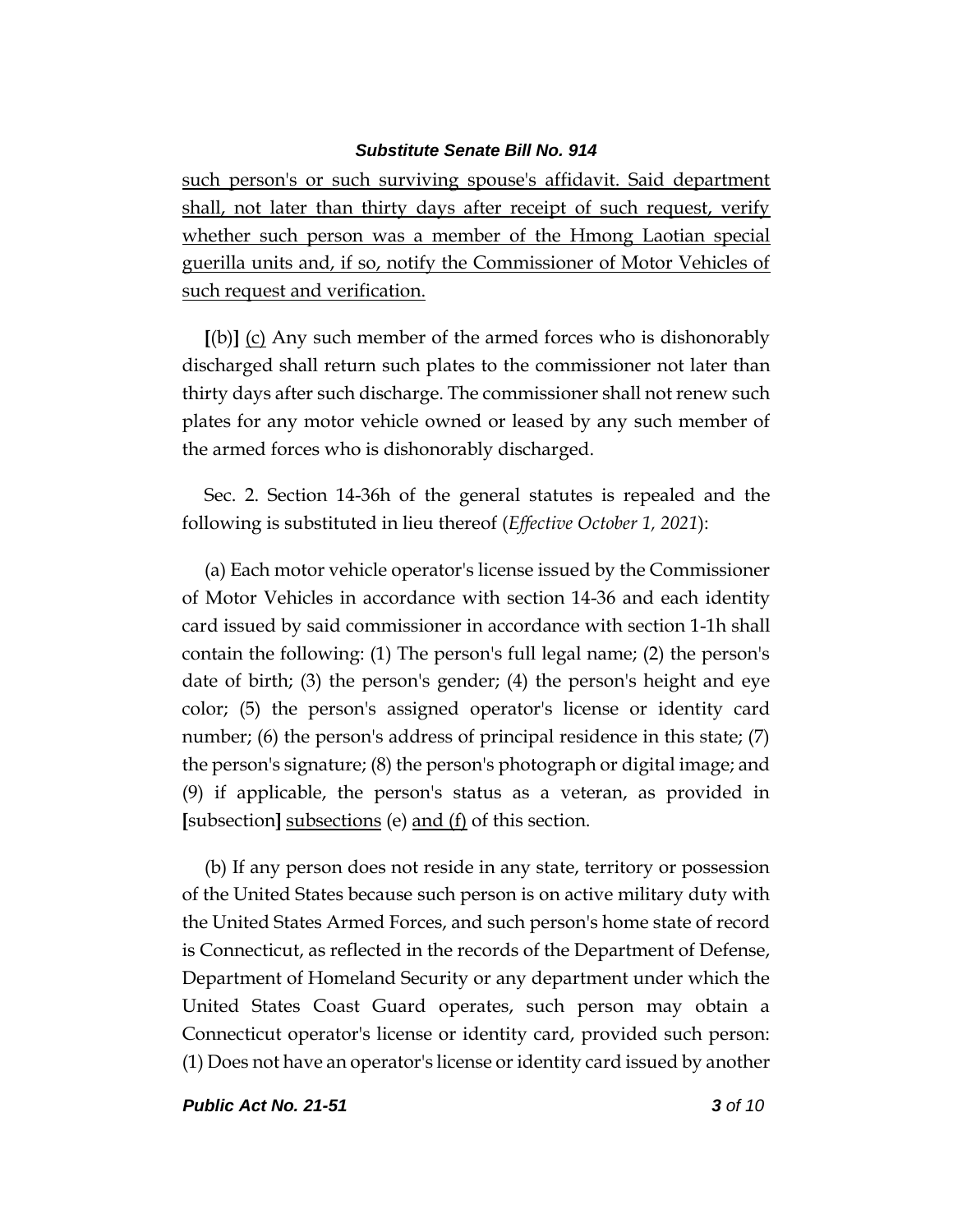state, territory or possession of the United States, or surrenders any such license or identity card; (2) has a current APO or FPO mailing address; (3) designates such person's home address as 60 State Street, Wethersfield, CT 06161; and (4) meets all other requirements for obtaining an operator's license or identity card in this state.

(c) The commissioner shall provide that each such license or identity card document contains physical security features designed to prevent tampering, counterfeiting or duplication of the document.

(d) Each such document shall also contain one or more machinereadable technology feature or component, including, but not limited to, a bar code or magnetic strip.

(e) Any person who is a veteran may submit a request to the Department of Veterans Affairs to have his or her status as a veteran contained on his or her motor vehicle operator's license or identity card. Said department shall, not later than thirty days after receipt of such request, verify whether such person is a veteran and, if so, notify the Commissioner of Motor Vehicles of such request and verification. The Commissioner of Motor Vehicles shall indicate such person's status as a veteran on any motor vehicle operator's license or identity card issued to such person upon original issuance or renewal of a motor vehicle operator's license or identity card or upon issuance of a duplicate motor vehicle operator's license or identity card.

(f) (1) Any person who was a member of the Hmong Laotian special guerilla units, which units served in the United States secret war in the Kingdom of Laos during the Vietnam War, may submit a request to the Department of Veterans Affairs to be listed as a veteran, based on such service, on his or her motor vehicle operator's license or identity card. Said department shall, not later than thirty days after receipt of such request and the documents required under subdivision (2) of this subsection, verify whether such person was such a member and, if so,

*Public Act No. 21-51 4 of 10*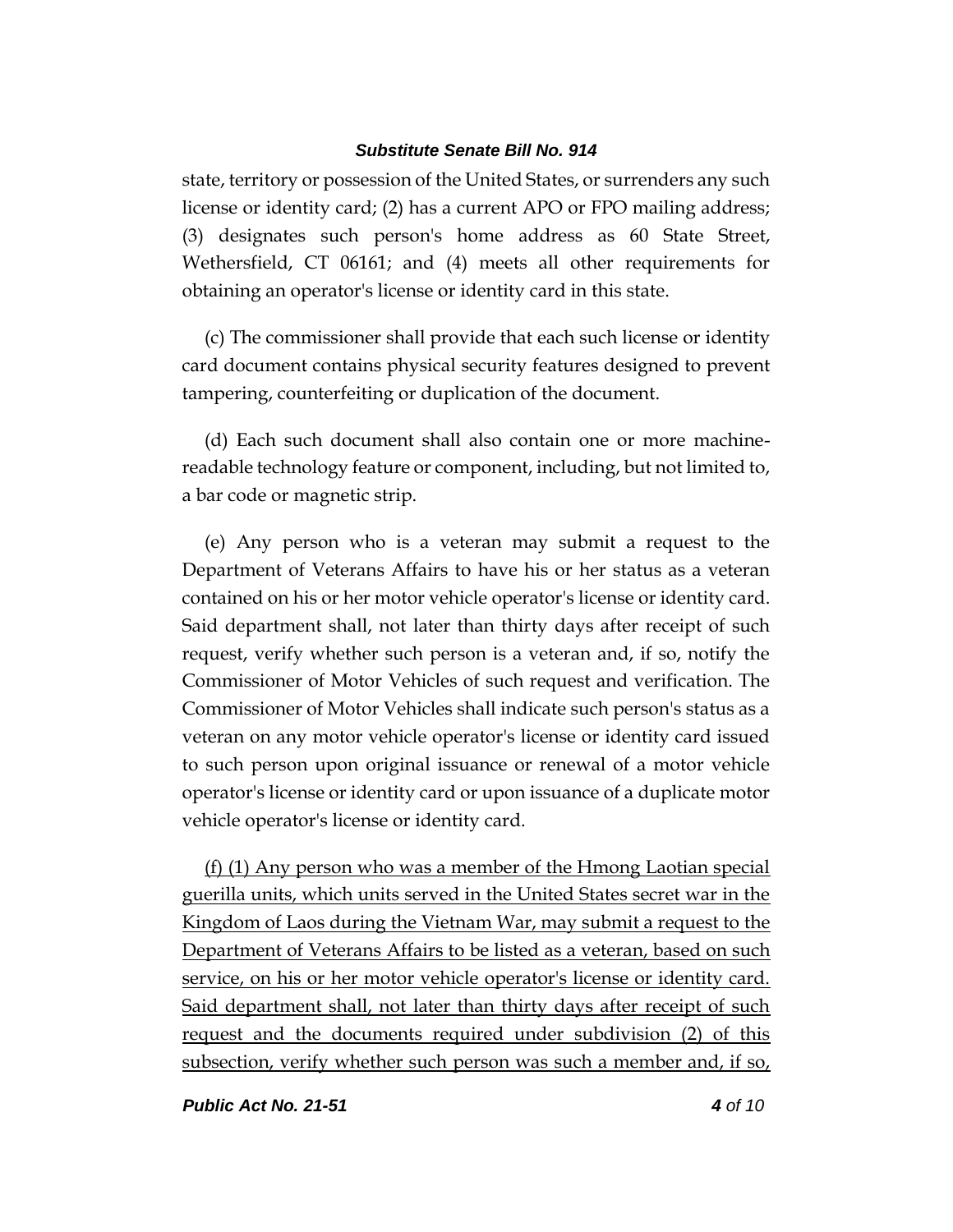notify the Commissioner of Motor Vehicles of such request and verification. The Commissioner of Motor Vehicles shall indicate such person's status as a veteran on any motor vehicle operator's license or identity card issued to such person upon original issuance or renewal of a motor vehicle operator's license or identity card or upon issuance of a duplicate motor vehicle operator's license or identity card.

(2) Any such person who was a member of the Hmong Laotian special guerilla units shall submit to the Department of Veterans Affairs, in addition to the request under subdivision (1) of this subsection, (A) an affidavit stating (i) when such person served, (ii) where such person served, (iii) the unit in which such person served, and (iv) the capacity in which such person served; (B) any available corroborating witness affidavits; (C) any available official documentation of service; and (D) any other documents supporting such person's affidavit.

**[**(f)**]** (g) As used in this section: (1) "Full legal name" means the most complete version of the name that appears on a person's certificate of birth, official passport or other document or documents accepted by the Commissioner of Motor Vehicles to verify the person's identity, unless the person presents a marriage license or certificate, a certificate of civil union, a divorce decree or an order of a court of competent jurisdiction pertaining to a permanent change of the person's name; and (2) "veteran" means (A) any person honorably discharged from, or released under honorable conditions from active service in, the armed forces, as defined in section 27-103, (B) any former member of the armed forces who is entitled to retirement pay under 10 USC Chapter 1223, as amended from time to time, or, but for age, would be so entitled, or (C) any person with a qualifying condition, as defined in section 27-103, who has received a discharge other than bad conduct or dishonorable from active service in the armed forces.

Sec. 3. Section 27-118 of the general statutes is repealed and the following is substituted in lieu thereof (*Effective October 1, 2021*):

*Public Act No. 21-51 5 of 10*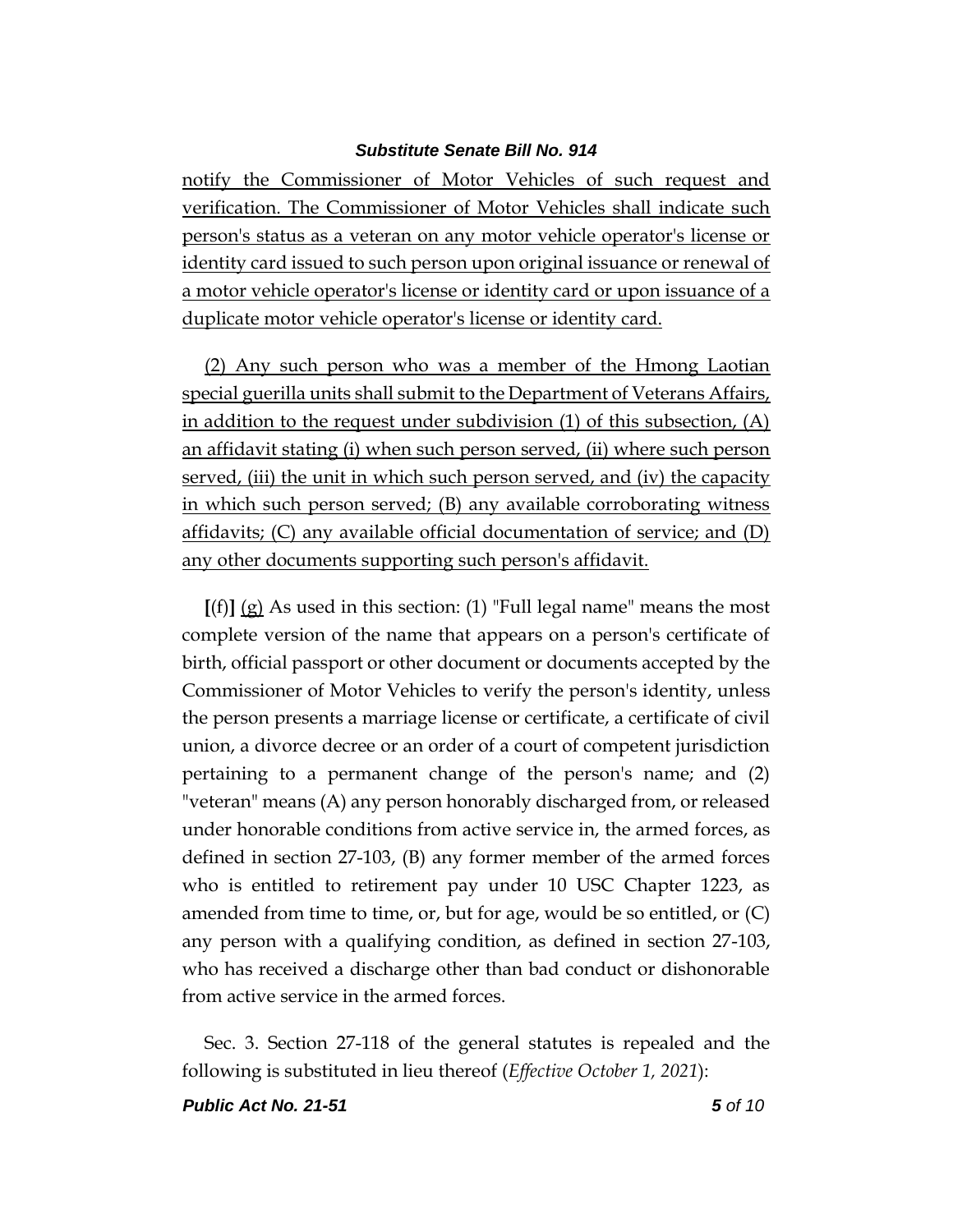(a) When any veteran or member, as defined in subsection (e) of this section, dies, not having sufficient estate to pay the necessary expenses of the veteran's or member's last sickness and burial, as determined by the commissioner after consultation with the probate court for the district in which the veteran or member resided, the state shall pay the sum of one thousand eight hundred dollars toward such funeral expenses, and the burial shall be in some cemetery or plot not used exclusively for the burial of the pauper dead, and the same amount shall be paid if the body is cremated, but no amount shall be paid for the expenses for burial or cremation unless claim therefor is made within one year from the date of death, except that in cases of death occurring abroad, such claim may be made within one year after the remains of such veteran <u>or member</u> have been interred in this country. No provision of this section shall prevent the payment of the sum above named for the burial of any person, otherwise entitled to the same, on account of such burial being made outside the limits of this state.

(b) Upon satisfactory proof by the person who has paid or provided for the funeral or burial expense to the commissioner of the identity of the deceased veteran, the time and place of the deceased's death and burial and the approval thereof by the commissioner, **[**said**]** the sum of one thousand eight hundred dollars shall be paid by the Comptroller to the person who has paid the funeral or burial expense or, upon assignment by such person, to the funeral director who has provided the funeral.

(c) (1) Upon satisfactory proof by the person who has paid or provided for the funeral or burial expense to the commissioner of the identity of the deceased member, the time and place of the deceased member's death and burial and the approval thereof by the commissioner, the sum of one thousand eight hundred dollars shall be paid by the Comptroller to the person who has paid the funeral or burial expense, or upon assignment by such person, to the funeral director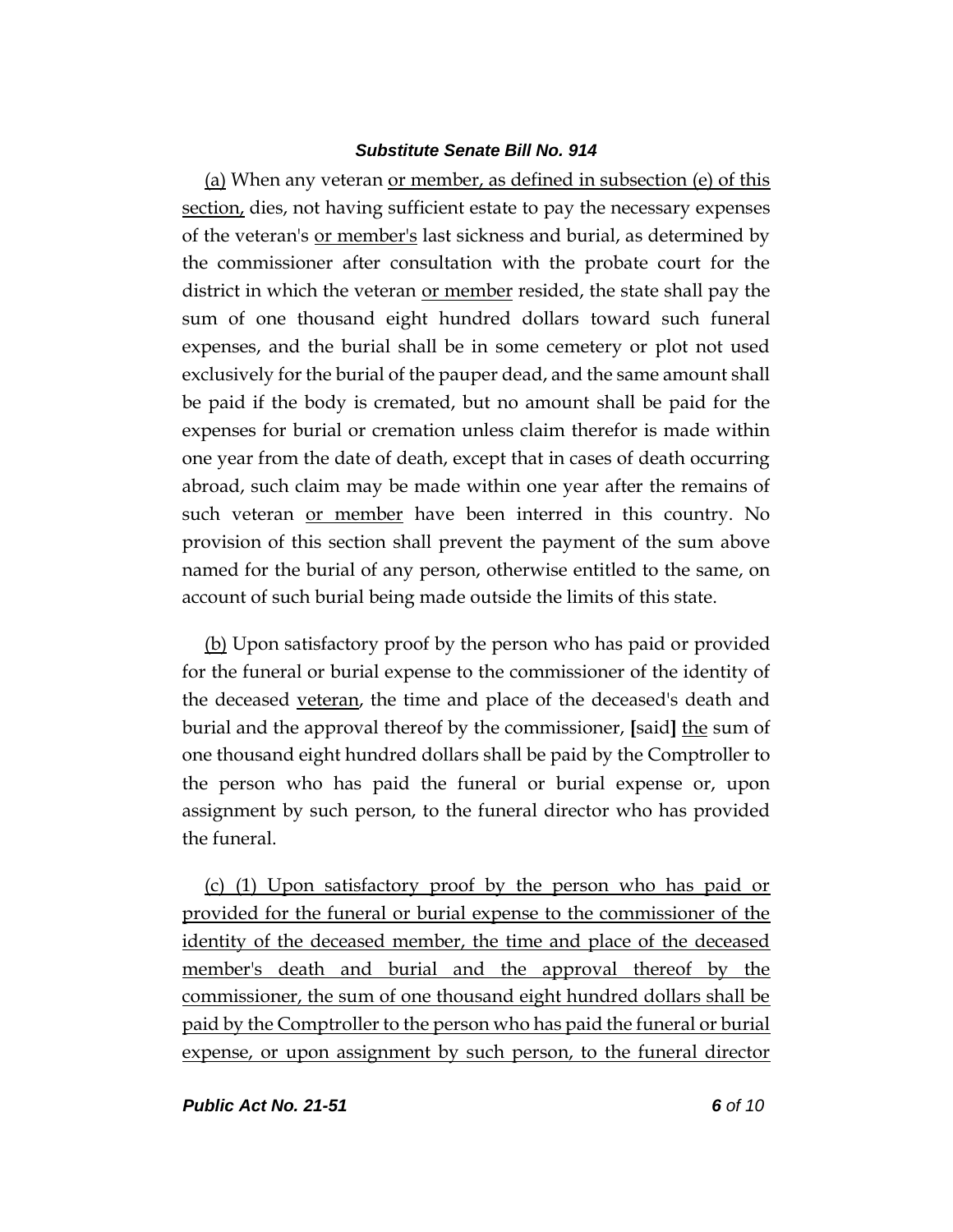who has provided the funeral.

(2) The person who has paid or provided for the funeral or burial expense shall provide to the commissioner (A) an affidavit stating (i) when the deceased member served, (ii) where the deceased member served, (iii) the unit in which the deceased member served, and (iv) the capacity in which the deceased member served; (B) any available corroborating witness affidavits; (C) any available official documentation of service; and (D) any other documents supporting the affidavit.

(d) Whenever the Comptroller has lawfully paid any sum toward the expenses of the burial of any deceased veteran or member and it afterwards appears that the deceased left any estate, the Comptroller may present a claim on behalf of the state against the estate of such deceased veteran <u>or member</u> for the sum so paid, and the claim shall be a preferred claim against such estate and shall be paid to the Treasurer of the state. The commissioner, upon the advice of the Attorney General, may make application for administration upon the estate of any such deceased veteran <u>or member</u> if no other person authorized by law makes such application within sixty days after such payment has been made by the Comptroller.

(e) As used in this section,  $(1)$  "veteran" means any person  $[(1)]$   $(A)$ honorably discharged from, or released under honorable conditions from active service in, the armed forces, as defined in section 27-103, or **[**(2)**]** (B) with a qualifying condition, as defined in said section, who has received a discharge other than bad conduct or dishonorable from active service in the armed forces, and (2) "member" means any person who served in the Hmong Laotian special guerilla units, which units served in the United States secret war in the Kingdom of Laos during the Vietnam War.

Sec. 4. Section 27-122b of the general statutes is repealed and the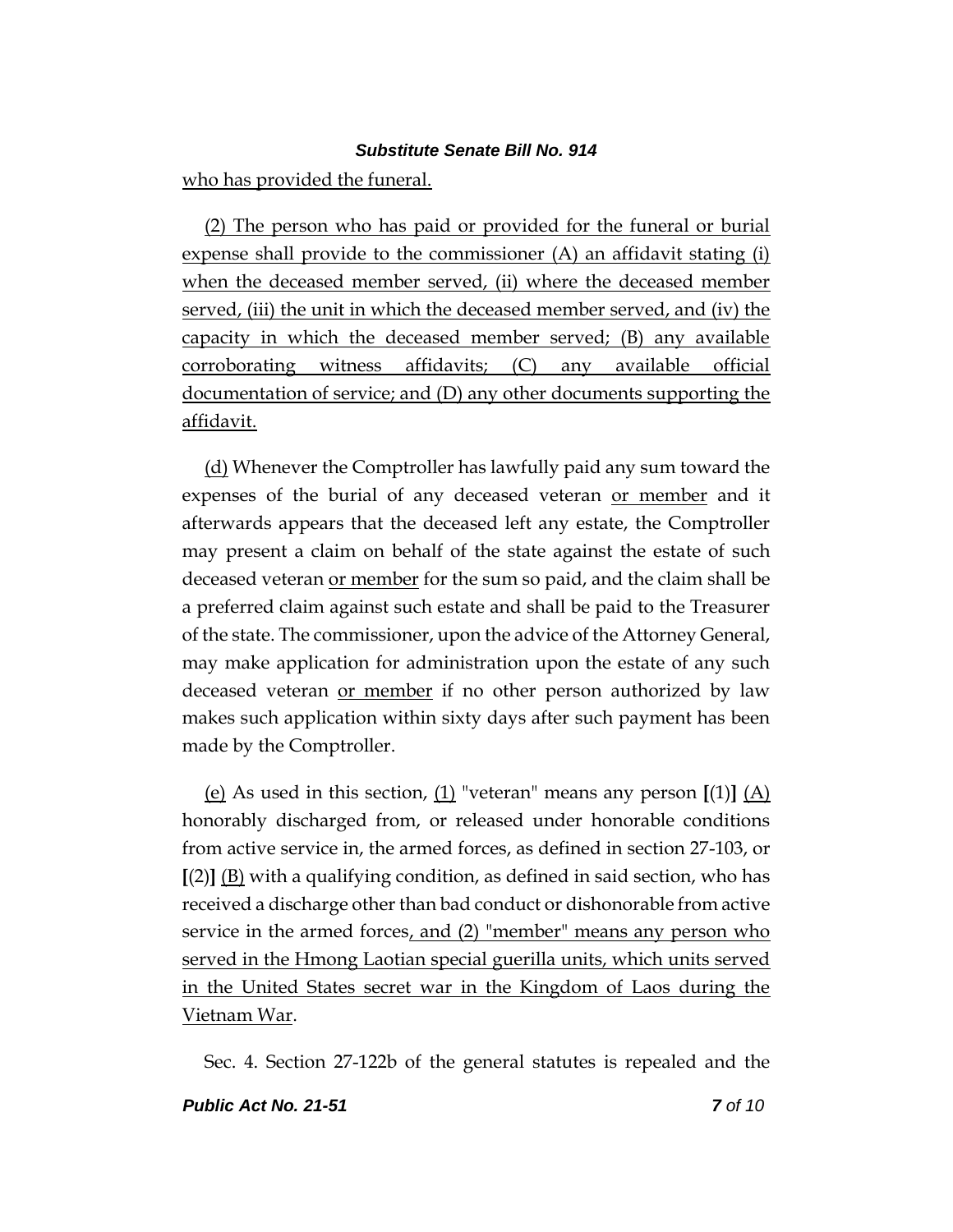following is substituted in lieu thereof (*Effective October 1, 2021*):

(a) As used in this section, "veteran" means any person (1) honorably discharged from, or released under honorable conditions from, active service in the United States Army, Navy, Marine Corps, Air Force or Coast Guard or any women's auxiliary branch thereof, organized pursuant to an Act of Congress; (2) who has completed at least twenty years of qualifying service, as described in and computed under 10 USC Chapter 1223, as amended from time to time, in the Connecticut National Guard; or (3) who was killed in action, or who died as a result of accident or illness sustained while performing active service, in the United States Army, Navy, Marine Corps, Air Force or Coast Guard or any women's auxiliary branch thereof, organized pursuant to an Act of Congress, or in the Connecticut National Guard.

(b) (1) Any veteran may, by letter or other communication addressed to the commissioner, or by will, request that upon his or her death his or her body be buried in a veterans' cemetery established pursuant to section 27-122a, or (2) the spouse or other next of kin may apply to the commissioner to have the body of such veteran buried in said veterans' cemetery, and in either case such request shall be granted.

(c) (1) Any member or former member of the armed forces, as defined in subsection (a) of section 27-103, who is a resident of this state and is entitled to retirement pay under 10 USC Chapter 1223, as amended from time to time, or would have been entitled to retirement pay under said chapter, but for the fact that the person is under sixty years of age, may by letter or other communication addressed to the commissioner, or by will, request that his or her body will be buried in said veterans' cemetery, or (2) the spouse or other next of kin may apply to the commissioner to have the body of such member or former member buried in said veterans' cemetery, and, in either case, such request shall be granted.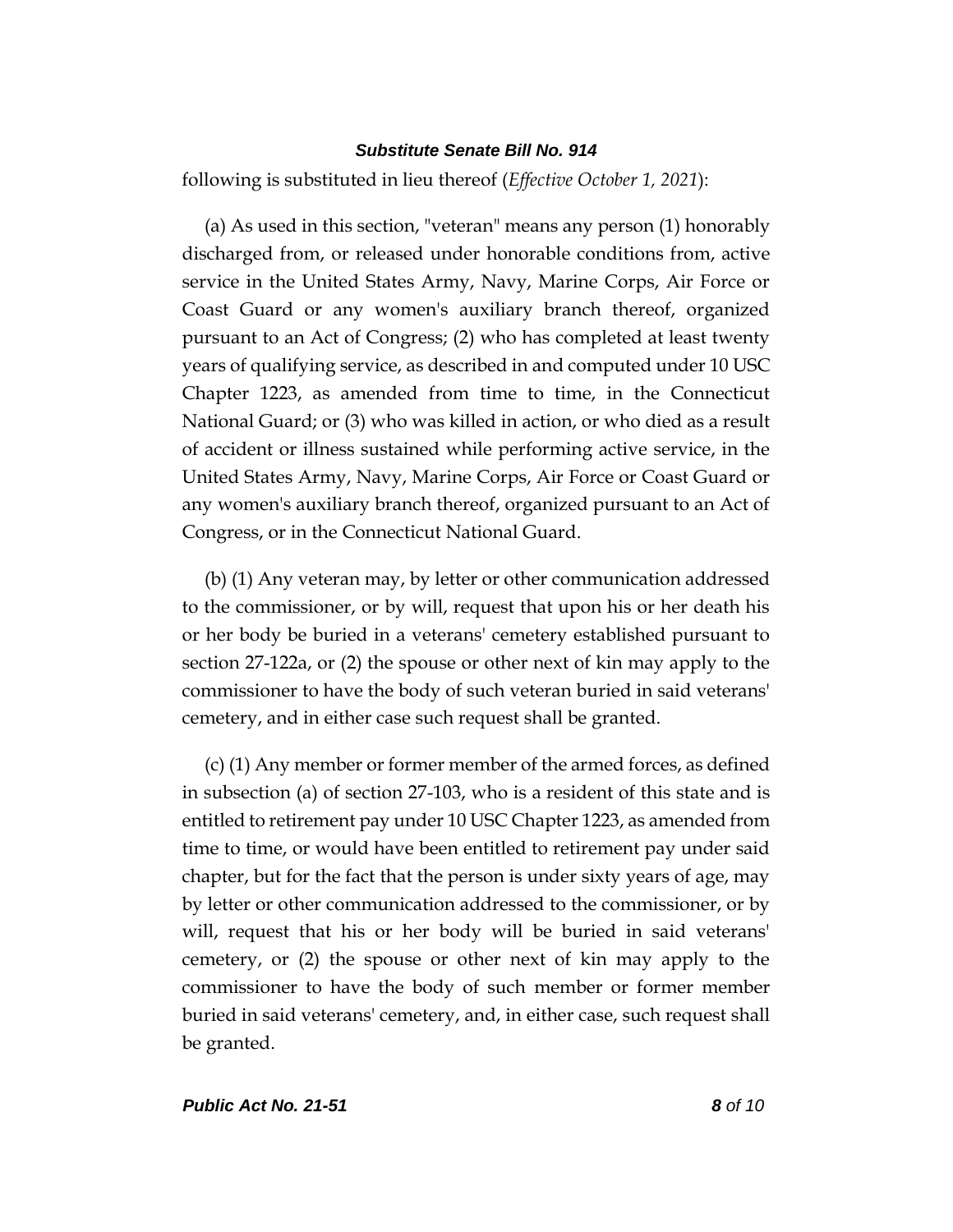(d) (1) (A) Any person who served in the Hmong Laotian special guerilla units, which units served in the United States secret war in the Kingdom of Laos during the Vietnam War, may, by letter or other communication addressed to the commissioner, or by will, request that upon his or her death his or her body be buried in a veterans' cemetery established pursuant to section 27-122a, or (B) the spouse or other next of kin may apply to the commissioner to have the body of such person buried in said veterans' cemetery, and in either case such request shall be granted.

(2) Such person who served in the Hmong Laotian special guerilla units, or the spouse or next of kin of such person, shall provide to the commissioner (A) an affidavit stating (i) when the person served, (ii) where the person served, (iii) the unit in which the person served, and (iv) the capacity in which the person served; (B) any available corroborating witness affidavits; (C) any available official documentation of service; and (D) any other documents supporting the affidavit.

**[**(d)**]** (e) The spouse of any veteran, or the spouse of any person who served in the Hmong Laotian special guerilla units described in subsection (d) of this section, shall, upon similar request or application made to the commissioner, be buried in said veterans' cemetery provided only one such request or application shall be granted.

**[**(e)**]** (f) The commissioner shall designate an area in said veterans' cemetery for veterans and any persons who served in the Hmong Laotian special guerilla units described in subsection (d) of this section who, for religious reasons, require burial in a consecrated area.

Sec. 5. (NEW) (*Effective October 1, 2021*) Notwithstanding the provisions of section 27-73e of the general statutes, the Commissioner of Veterans Affairs, in consultation with the Adjutant General, shall award a ribbon and medal as described in said section to each member who is